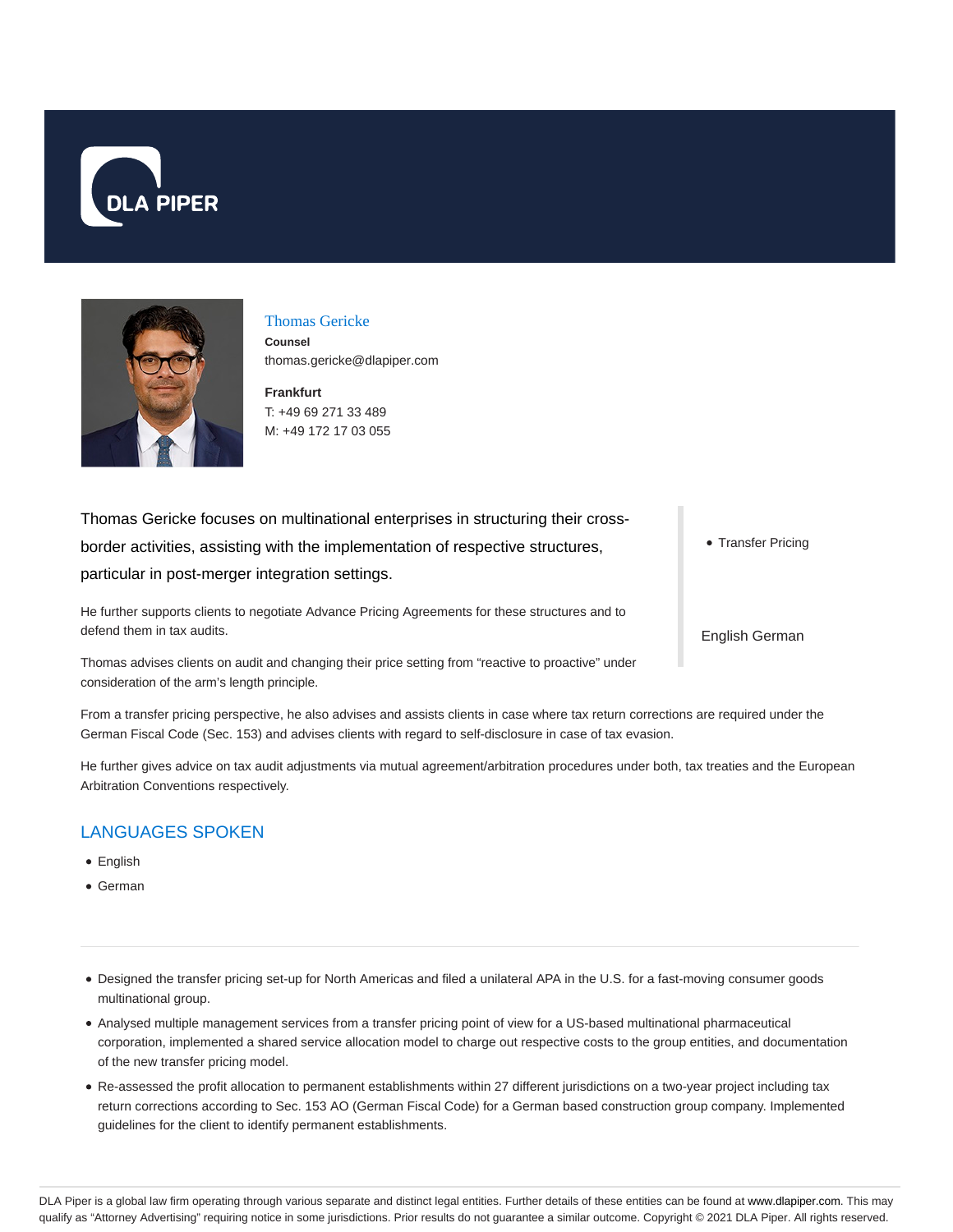- Agreement Procedures (MAP)/EU Arbitration to avoid double taxations and to resolve transfer pricing disputes; and worked and completed Advance Pricing Agreement (APA) for a multinational automotive supplier.
- Led complex Value Chain Analysis/Value Chain Transformation projects for a leading retail client; coordinated the projects; acted as client contact and mediated the needs to the team and project partners.
- Analysed current operational business models and provided recommendations for improvements; designed, implemented new transfer pricing models. Filed corrected tax returns and declarations to be in-line with Sec. 153 AO. Monitored new models under the new structure; developed transfer pricing guidelines.

## CREDENTIALS

# Professional Qualifications

Rechtsanwalt admitted with Rechtsanwaltskammer Frankfurt am Main

# Prior Experience

Before Thomas joined DLA Piper in October 2019, he was a Transfer Pricing Senior Manager in Frankfurt of a "Big Four", where he moved to in 2008. Initially joined the firm's Corporate Tax division in 2001. Thomas was on a secondment in New York Transfer Pricing from 2013 to mid-2016.

# **Recognitions**

• Handelsblatt in cooperation with Best Lawyers 2022: Recommended for tax law

# **Education**

- Specialist lawyer for tax law, 2007
- Regional Court Darmstadt, Second State Examination, 2000
- Johannes Gutenberg University Mainz, First State Examination, 1997

## Additional qualifications

Certified adviser Criminal Tax (DAA), 2019

#### **INSIGHTS**

# **Publications**

- Extraterritoriale Einkünfteabgrenzung, Bestimmung des Anteils der Einkünfte iSd § 49 Abs. 1 Nr. 2 Buchst. f Doppelbuchst. aa EStG aus Vermietungen und Verpachtungen zwischen zwei ausländischen verbundenen Unternehmen, in: Internationales Steuerrecht 2020, p. 833-840 (with Dr. Ulf Andresen, Wolfgang Reul and Thore Holtrichter)
- Hervé/Gericke/Gimmler; C.H. Beck Verlag, BC 2012, 552 et seq. "Tax implications of license structures with regard to the transfer of business functions"
- Hervé/Gericke/Gimmler; C.H. Beck Verlag, BC 2011, 215 et seq. "Tax effects with regard to transfer of business functions, example transfer of production"
- Hervé/Gericke/Gimmler; C.H. Beck Verlag, BC 2011, 62 et seq. "Tax effects with regard to transfer of business functions, example transfer of distribution"
- Hervé/Gericke; C.H. Beck Verlag, BC 2010, 485 et seq. "Taxable consequences with regard to the transfer of business functions: announcement of the new degree"